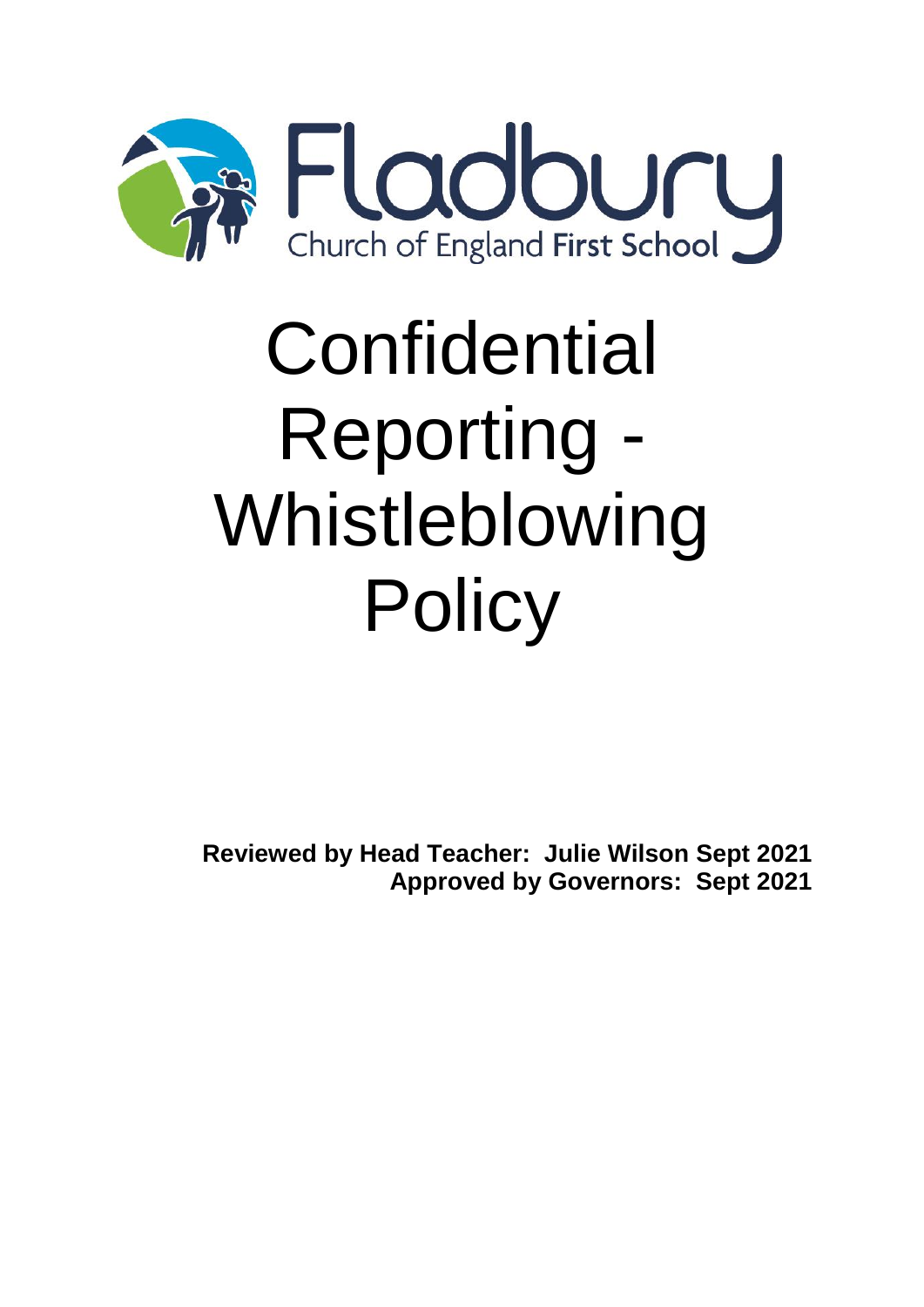#### **CONTENTS**

**Page no.**

1. INTRODUCTION..................................................................................................1

2. GUIDING PRINCIPLES........................................................................................2

- 2.1 Harassment or victimisation
- 2.2 Confidentiality
- 2.3 Safeguarding issues
- 2.4 Anonymous allegations
- 2.5 Deliberately false or malicious allegations
- 2.6 The role of the Trade Unions

3. HOW IS A CONCERN RAISED?..........................................................................3

4. HOW THE SCHOOL WILL RESPOND.................................................................4

- 4.1 Written acknowledgement
- 4.2 The investigation process
- 4.3 Possible outcomes

5. HOW CAN THE MATTER BE PURSUED FURTHER? ........................................5

- 5.1 County Council
- 5.2 External bodies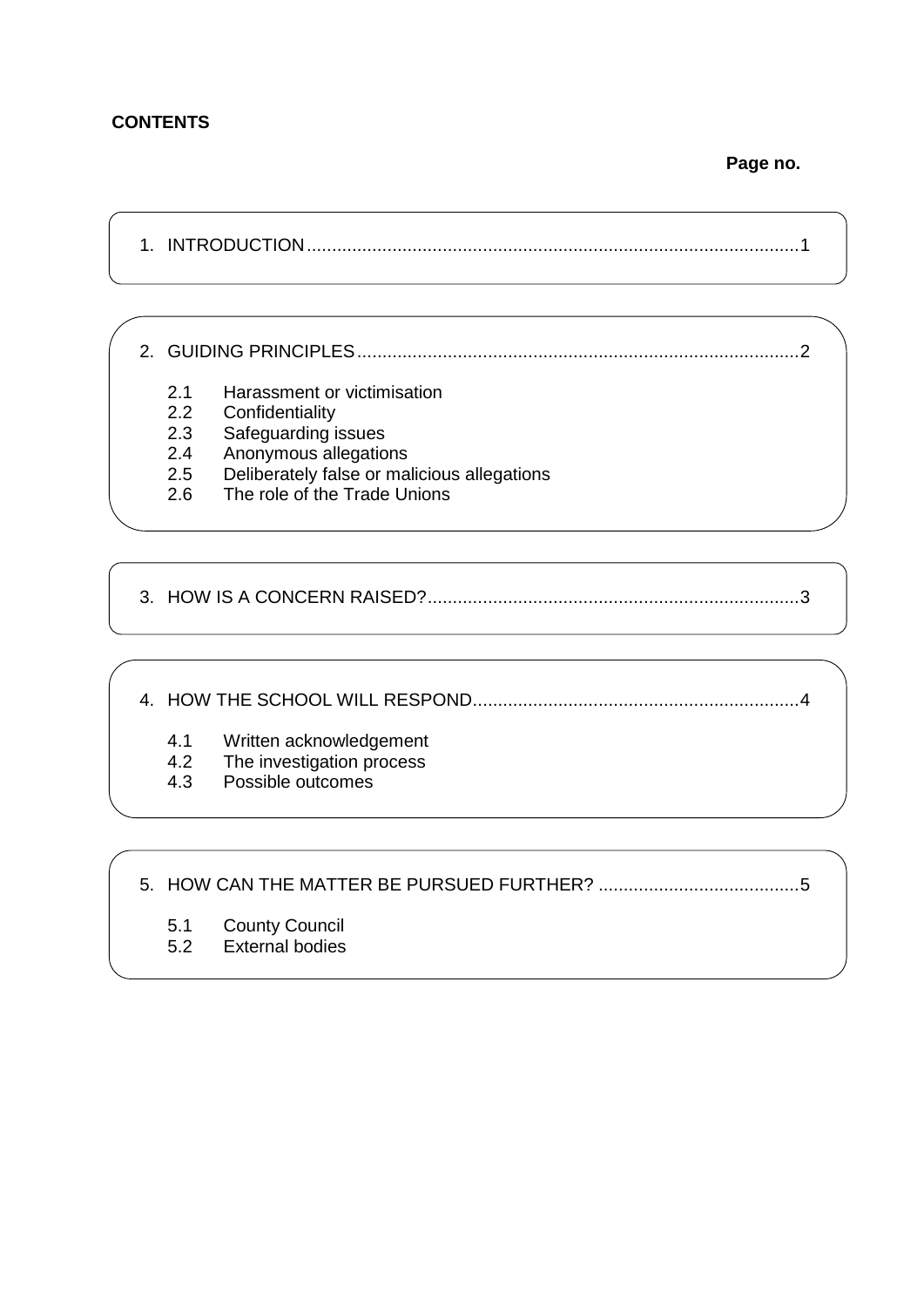#### **1. INTRODUCTION**

This policy applies to all volunteers and employees of the school regardless of whether they are on a permanent, fixed/temporary or casual contract.

People working within organisations are often the first to realise that there may be something seriously wrong in the place in which they work. The school is committed to the highest possible standards of openness, probity and accountability. In line with that commitment, we encourage employees who have serious concerns about the school to come forward and voice those concerns about specified matters:

Part IV A of the Employment Rights Act 1996 provides protection for employees who raise legitimate concerns about specified information in specified ways. Such concerns are called "protected disclosures" in the Act. The protection offered is against (a) dismissal and (b) other detriments suffered in the employment context, as a result of the employee making a protected disclosure. Employees may make claims to the Employment Tribunal in relation to such dismissals and other detriments.

#### What are "protected disclosures"?

This is complex but in essence the Act says they are "qualifying disclosures" made by the employee in accordance with SS43 C to H of the Act.

So, firstly one has to ask what is a "qualifying disclosure"? This is defined in S43B as being any disclosure of information which, in the reasonable belief of the employee, is made in the public interest and tends to show one or more of the following:-

- (a) that a criminal offence has been committed, is being committed or is likely to be committed;
- (b) that a person has failed, is failing or is likely to fail to comply with any legal obligation to which he is subject;
- (c) that a miscarriage of justice has occurred, is occurring or is likely to occur;
- (d) that the health and safety of any individual has been, is being or is likely to be endangered;
- (e) that the environment has been, is being or is likely to be damaged, or
- (f) that information tending to show any matter falling within any of a) to e) above has been or is likely to be deliberately concealed.

Secondly, one then has to ask in what circumstances the law will treat a "qualifying disclosure" as a "protected disclosure". This is largely about the persons to whom an employee may make a "qualifying disclosure", turning it into a "protected disclosure" by so doing. Slightly simplified, these are the relevant persons for this purpose: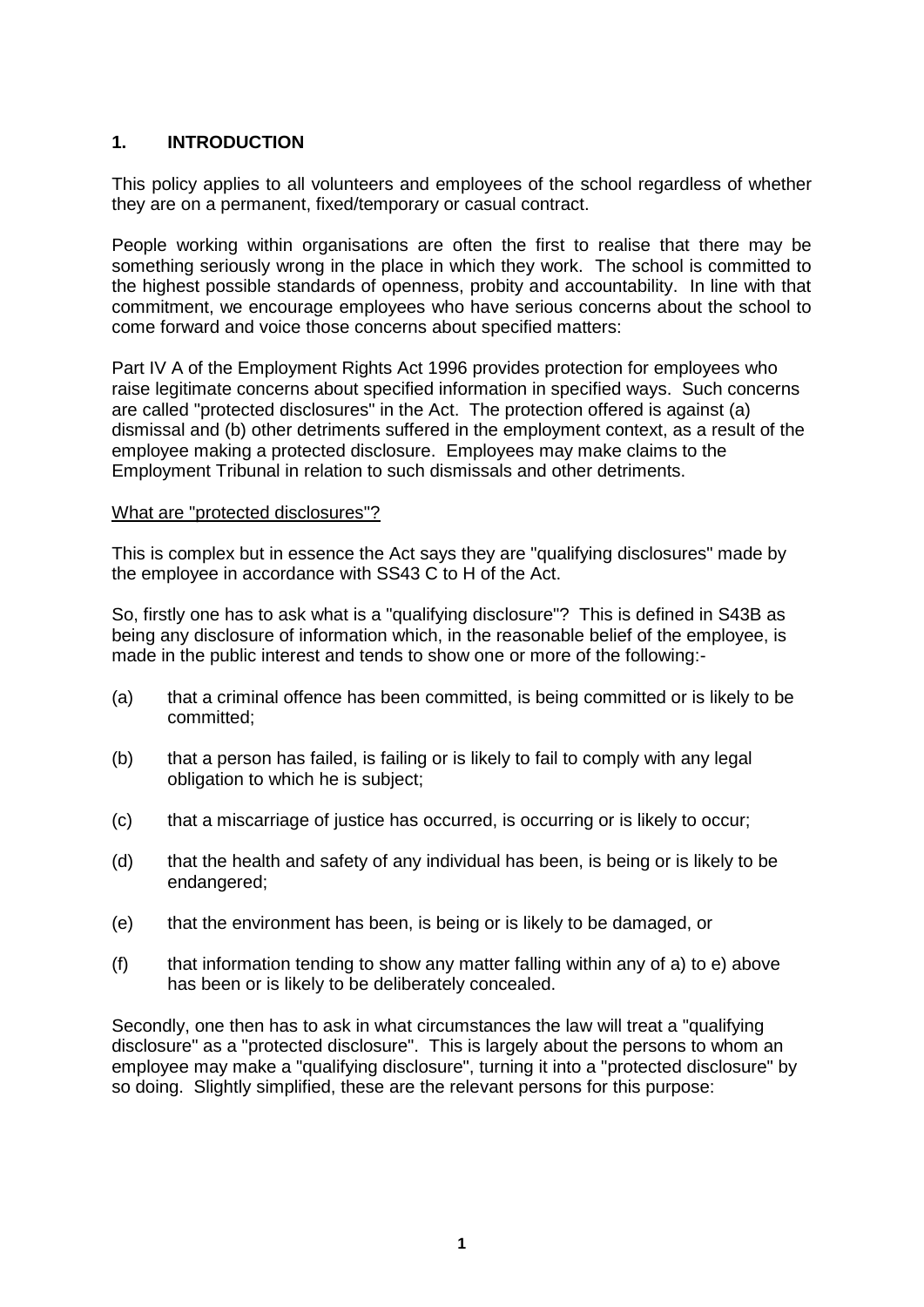- (i) To the employee's employer.
- (ii) To another person who has legal responsibility for the person(s) who has allegedly failed to act appropriately under a) to f) above (assuming that is not the employer).
- (iii) To a legal adviser in the course of the employee taking legal advice.
- (iv) A list of other people prescribed by an Order made by the Secretary of State see the Public Interest Disclosure (Prescribed Persons) Order 2014 as amended.

There are certain other complex provisions which may make "qualifying disclosures" to other people into "protected disclosures" in certain prescribed circumstances (refer to section 5 for further information).

It is not necessary for an employee to have proof that such an act is being, has been, or is likely to be, committed - a reasonable belief is sufficient. The employee has no responsibility for investigating the matter - it is the school's responsibility to ensure that an investigation takes place.

The governing body is responsible for ensuring the operation of this policy with regard to matters relating to this school. The governing body will work in partnership with HR Consultancy for Schools in dealing with concerns about malpractice and will immediately contact HR Consultancy for Schools on receiving such information.

**This procedure is not designed to be a substitute for the school disciplinary or grievance and harassment procedures. If the matter relates to yourself or to a breach of your own contract of employment, you should make use of the school's Grievance and Harassment Procedures.**

#### **2. GUIDING PRINCIPLES**

Everyone should be aware of the importance of preventing and eliminating wrongdoing at work. Employees should be watchful for illegal or unethical conduct and report anything of that nature that they become aware of.

An instruction to cover up wrongdoing is in itself a disciplinary matter. If you are told not to raise or pursue any concern, even by a person in authority, you should not agree to remain silent. You should report the matter in accordance with section 3 of this policy.

#### **2.1 Harassment or victimisation**

The School recognise that the decision to report a concern can be a difficult one to take, not least because of the fear of reprisal from those responsible for the malpractice or from the school. The school will not tolerate any such harassment or victimisation and will take appropriate action to protect those that raise a concern in good faith. In addition the Public Disclosure Act offers protection to employees from suffering a detriment and dismissal when they have 'blown the whistle'.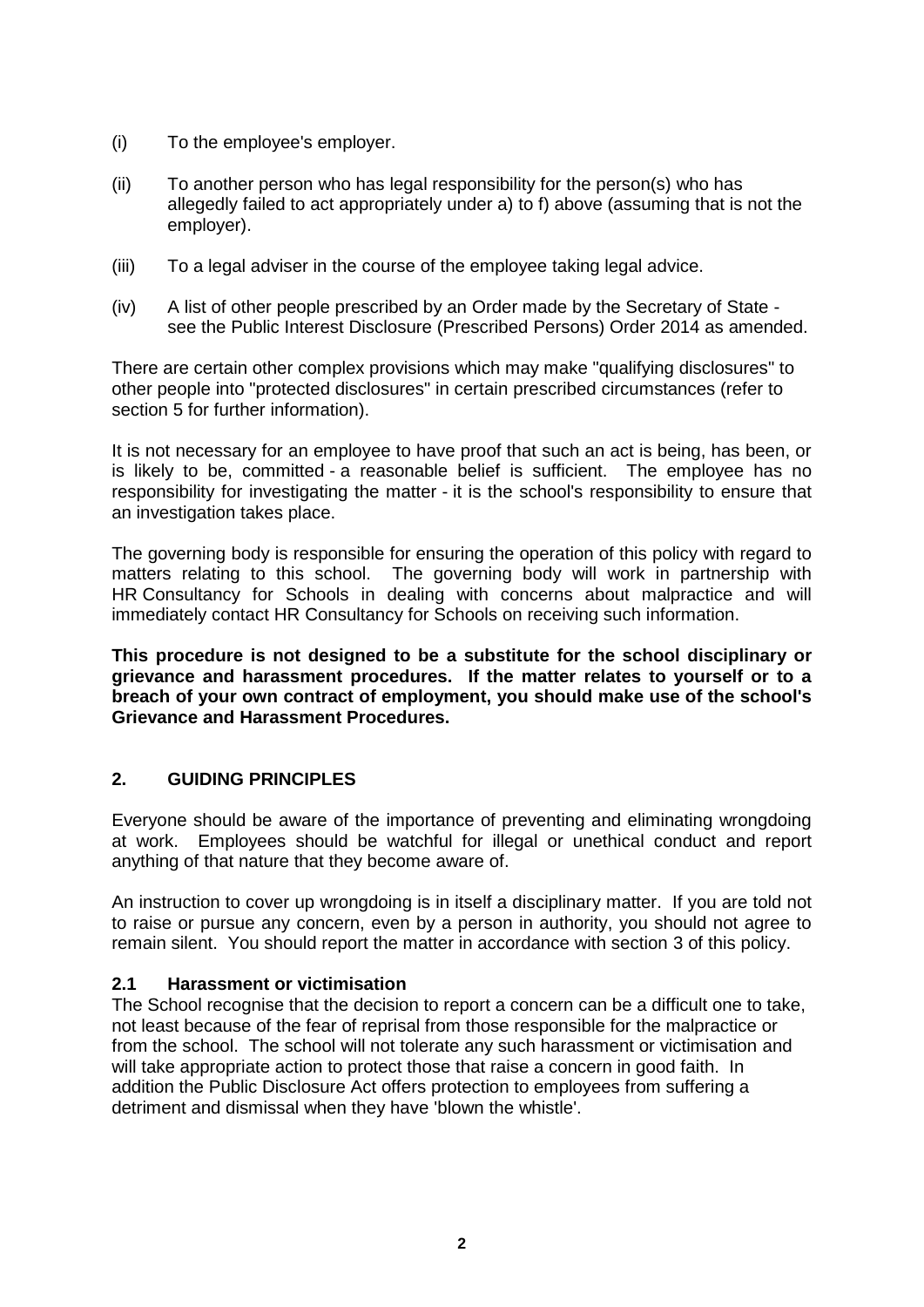# **2.2 Confidentiality**

The School undertakes to protect your identity and won't disclose it without your consent. If the situation arises where it is not possible to pursue your concern without revealing your identity (e.g. the need to give evidence in court or at a disciplinary hearing), the Investigating Officer will discuss this with you and whether it is possible to proceed.

# **2.3 Safeguarding issues**

If the concern relates to a safeguarding issue you should inform the Headteacher or Chair of Governors, if the Headteacher is involved. They should then immediately contact the Senior Adviser, Safeguarding Children in Education. However if the Headteacher or Chair of Governors fails to contact the Senior Adviser or you are still concerned about the situation then you should contact the Access Centre on 0845 607 2000.

# **2.4 Anonymous allegations**

Concerns expressed anonymously, may be considered under this whistleblowing procedure, especially those relating to the welfare of children. The school, when determining whether an anonymous allegation will be investigated further, will take the following factors into account:

- (i) The seriousness of the issue raised
- (ii) The credibility of the concern
- (iii) The likelihood of obtaining the necessary information in order to confirm the allegation.

# **2.5 Deliberately false or malicious allegations**

The school will consider any deliberately false or malicious allegations it receives as a disciplinary matter.

# **2.6 The role of the Trade Unions**

Trade Unions recognised by HR Consultancy for Schools are committed to the effective use of this policy. If you are considering raising concerns using this procedure you may wish to seek advice from your trade union representative (if applicable) before doing so.

# **3. HOW IS A CONCERN RAISED?**

If wrongdoing in the workplace is suspected:

- **Do not** approach or accuse the individual directly;
- **•** Do not try to investigate the matter;
- **Do not** convey such suspicions to anyone else other than those with the proper authority but do raise your concern (see below).

As a first step raise the issue with the Headteacher or in the absence of the Headteacher, the person responsible for the school at that time. However if you believe that the Headteacher is involved in the matter of concern you should contact the Chair of Governors. It is expected that the investigating officer will either be the Headteacher or the Chair of Governors, however they do have the discretion to delegate the investigation to another person if they feel this is appropriate.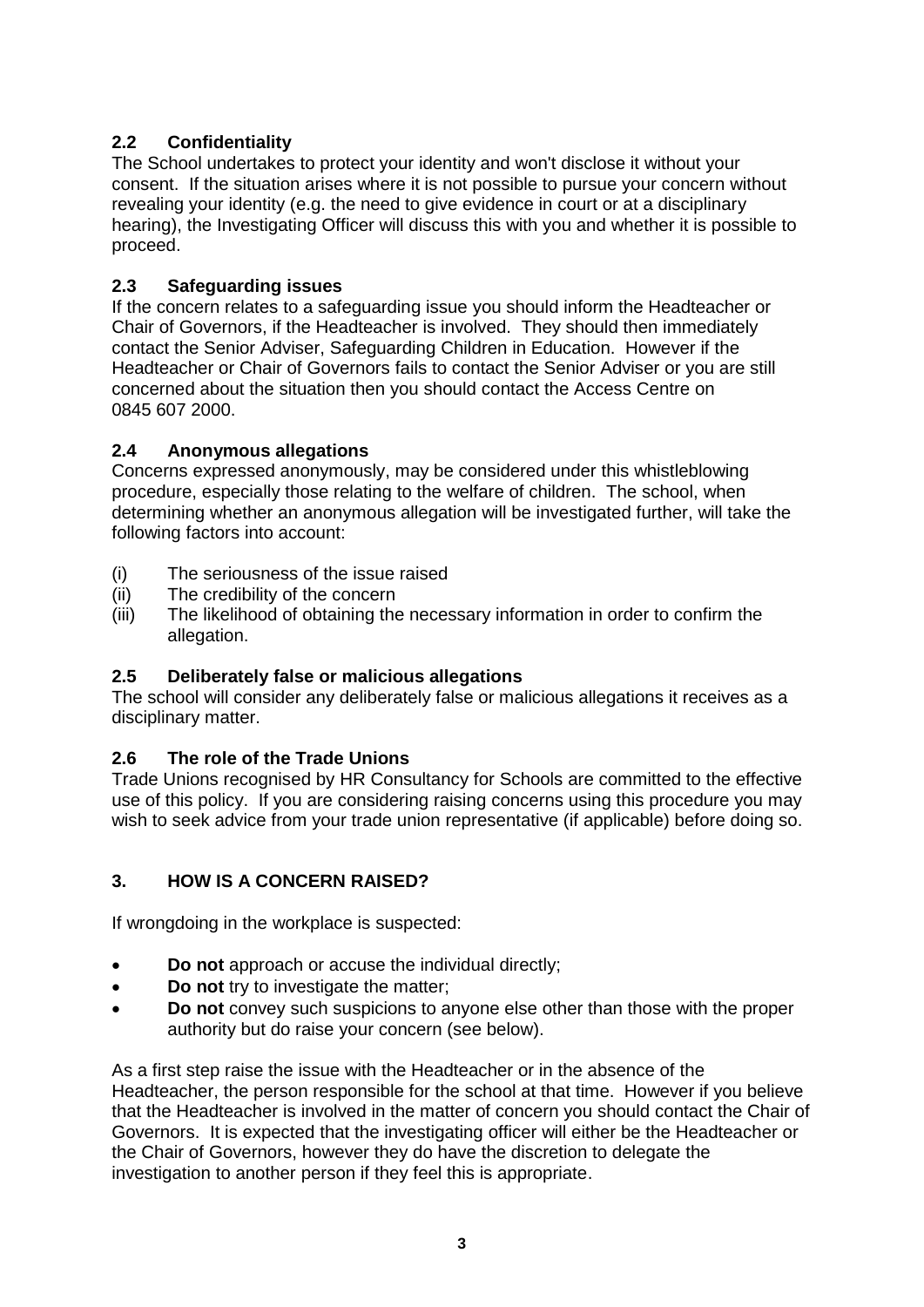Although concerns may be raised verbally, they are better put in writing. When setting out your concern in writing you should include as much detail as possible, for example, set out the background and history of the concern; giving names, dates and places and explaining the reasons for your concerns. If you feel unable to raise the issue directly with the Headteacher or Chair of Governors you can also ask your trade union or professional association to raise the matter on your behalf or support you in raising the concern.

# **4. HOW THE SCHOOL WILL RESPOND**

Initially the investigating officer will consider the matter raised and decide whether an investigation is appropriate and if so, what form it should take. It may be appropriate for the investigating officer to initially consider other procedures such as the Allegations of Abuse against Teachers and other Staff (in cases of safeguarding) and immediately contact the Senior Adviser, Safeguarding Children in Education for advice. If the concern is unrelated to a qualifying disclosure then the investigating officer should halt the use of this procedure and instead refer the employee to the grievance and harassment or other relevant procedure.

# **4.1 Written acknowledgement**

Once the investigating officer has considered the issue(s) they will write to you within 10 working days of the concern being raised:

- (a) acknowledging that the concern has been received;
- (b) indicating how they propose to deal with the matter;
- (c) giving an estimate (so far is reasonably practical) of how long it will take to provide a final response;
- (d) advising whether any initial enquiries have been made;
- (e) advising whether further enquiries will take place;
- (f) informing you of any support available whilst matters are investigated;
- (g) maintaining confidentiality where possible, but explaining that it may not be possible that you remain anonymous.

# **4.2 The investigation process**

The investigating officer may decide it is necessary to meet with you to seek further information or for clarification purposes. Where a meeting is arranged you have the right to be accompanied by a trade union representative or a colleague who is not involved in the matter(s) of concern. The investigating officer may also feel it is necessary to collect further evidence and interview witnesses as part of the investigation process.

During the investigation process the investigating officer may feel it is appropriate to refer matters to:

- Head of Audit, due to concerns about financial loss or irregularity;
- the Police due to concerns of a criminal nature;
- the Senior Adviser, Safeguarding Children in Education in relation to child safeguarding concerns;
- the Head of Legal & Democratic Services or Chairman of the County Council Standards and Ethics Committee due to the conduct of a County Councillor or to the working relationship between an officer and a County Councillor.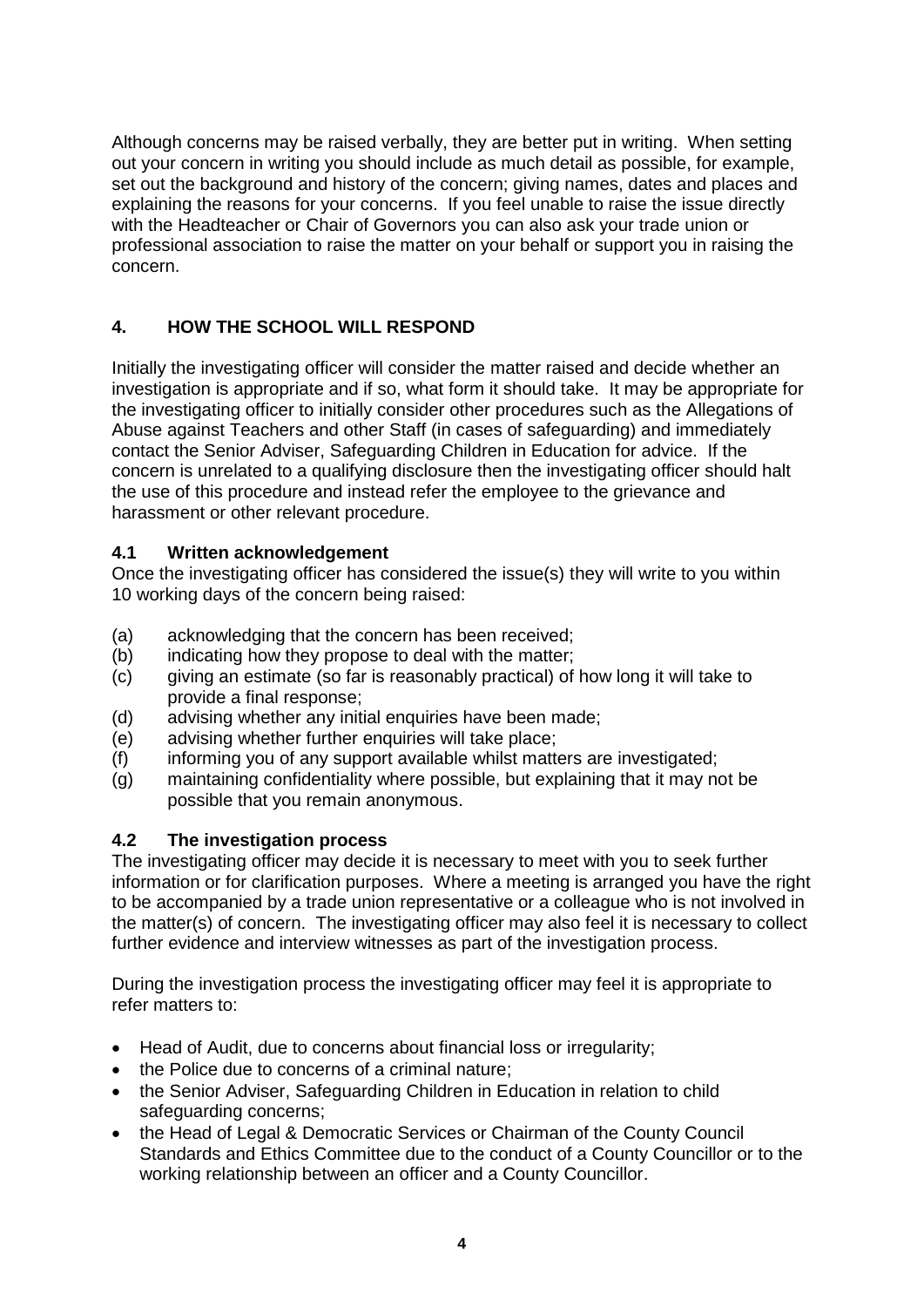The investigation process would aim to be completed within 20 working days of the matter being raised with the investigating officer, however enquiries may extend beyond this timescale in some more complex cases.

#### **4.3 Possible outcomes**

Following the investigation process the investigating officer will write up their findings and recommendations and present them, in the form of a report, to the Headteacher and the Chair of Governors if either the Headteacher of Chair of Governors has not completed the investigation so that they can determine what further action (if any) is required. It may be necessary to refer the matter to other nominated governors to agree actions if the Headteacher and the Chair of Governors are already involved in the issue(s) or investigation.

The investigating officer will determine that either:

- (i) there is no evidence to support the matters raised and no further action is required, or
- (ii) allegations have been proven and that it is appropriate to take action in accordance with the disciplinary procedure or other relevant action, or
- (iii) the outcome is currently unknown because matters have been referred to other parties for further investigation e.g. police, audit, social services, legal, DBS or NCTL (National College for Teaching and Leadership), or
- (iv) the allegation is found to be malicious and will be investigated as a conduct issue under the disciplinary procedure.

The school will take appropriate steps to minimise any difficulties that you may experience as a result of raising a concern. For instance, if you are required to give evidence in criminal or disciplinary proceedings, the school will arrange for you to receive advice about the procedure.

The school recognises that you need to be assured that the matter has been properly addressed. Therefore, subject to legal constraints, you will receive a copy of the report.

# **5. HOW CAN THE MATTER BE PURSUED FURTHER?**

This policy is intended to provide employees of the school an avenue in which to raise concerns within the school and it is hoped that this will be the option in the first instance.

# **5.1 County Council**

However, if you feel that you are unable to discuss matters with the Headteacher or Chair of Governors or you feel that they have not investigated your concerns sufficiently, then you may wish to raise the matter with Officers of the County Council, for example:

- Director of Children, Families and Communities or appropriate Group Manager; the Chief Executive;
- Monitoring Officer (the Head of Legal & Democratic Services);
- Head of Audit:
- Corporate Health & Safety Manager.